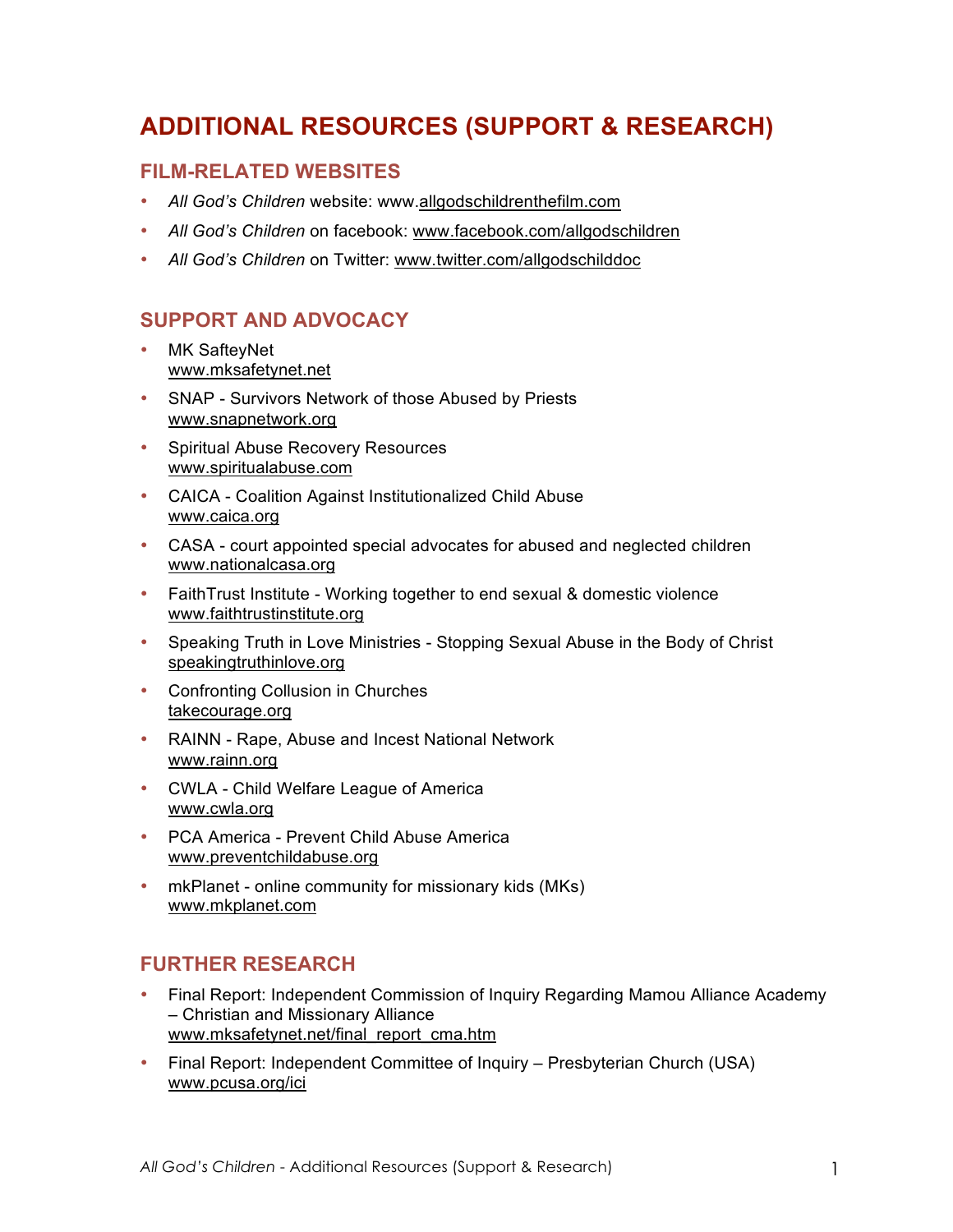- Final Report: Independent Panel for the Review of Child Abuse in Mission Settings The United Methodist Church new.gbgm-umc.org/about/globalministries/childprotection/finalpanelreport
- The Christian and Missionary Alliance www.cmalliance.org
- New Tribes Mission Abuse Stories from NTM school alumni fandaeagles.com
- Recovery From Abuse: practical introduction for pastors and other religious professionals by Dr. Dale S. Ryan of Fuller Theological Seminary www.recoveryfromabuse.com
- MisLinks A web-based Missions Directory www.mislinks.org
- Child Abuse Statistics, Research and Resources (Jim Hopper, Ph.D.) www.jimhopper.com/abstats

# **BOOKS**

### NON-FICTION

- Too Small To Ignore Why Children Are The Next Big Thing by Dr. Wess Stafford (The Doubleday Religious Publishing Group, 2005) A call to recognize the importance of children and intervene on their behalf. Dr. Wess Stafford attended Mamou Alliance Academy.
- Ultimate Sacrifice by Paul R. Friesen (iUniverse, Inc., 2003) An intimate look into missionary boarding schools and the ultimate sacrifice of the children. Paul R. Friesen attended Mamou Alliance Academy.
- This Little Light Beyond A Baptist Preacher Predator and His Gang by Christa Brown (Foremost Press, 2009) Christa Brown tells the personal story of clergy sex abuse and cover-ups in the largest Protestant denomination, the Southern Baptist Convention.
- The Unbreakable Child by Kim Richardson (Kunati Incorporated, 2009) Kim Richardson's auto-biography catalogues years of institutional abuse that took place a Catholic orphanage in Anchorage, Kentucky.
- Divine Betrayal An Inspirational Story of Love, Rebellion and Redemption by Graceann K. Deters (Grand Sierra Publishing, 2009) Memoir of a missionary daughter growing up in Brazil.
- Out of the Miry Clay Freedom From Childhood Sexual Abuse by Linda M. Fossen (Self, 2008) Story of a preacher's daughter who was sexually abused by her father and who goes on a search for a loving Heavenly Father.
- The Lucifer Effect Understanding How Good People Turn Evil by Philip Zimbardo (Random House, 2007) What makes good people do bad things? How can moral people be seduced to act immorally?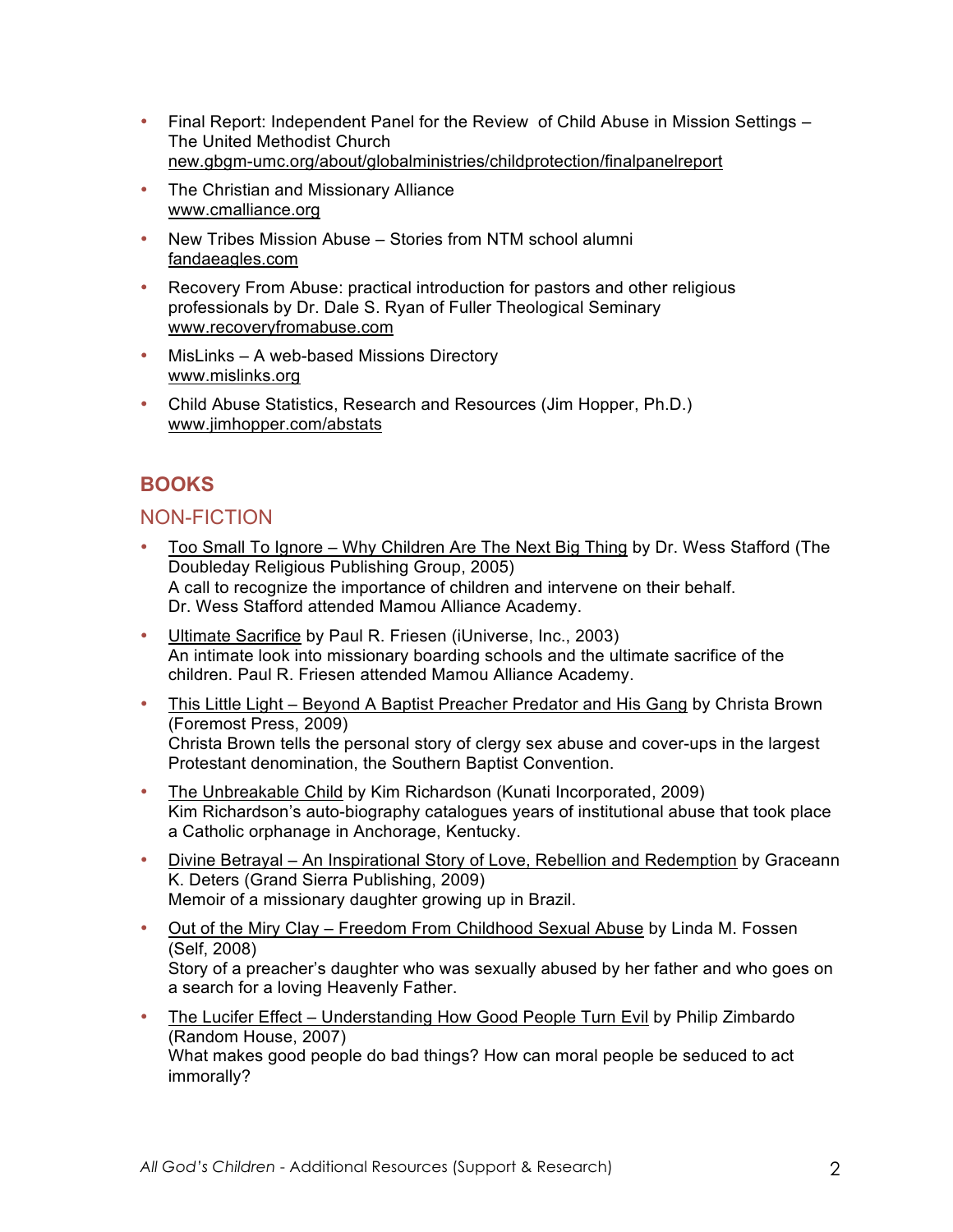# **FICTION**

- The Poisonwood Bible by Barbara Kingslover (HarperCollins, 2005) A story told by the wife and four daughters of Nathan Price, a fierce, evangelical Baptist who takes his family and mission to the Belgian Congo in 1959.
- The Shack by William P. Young (Windblown Media, 2008) A kidnapped daughter is presumed dead, and when her grieving father receives a letter, apparently from God, inviting him to the scene of the crime, he can't help but go. What he finds there will change his world forever. William P. Young was a missionary kid with the Christian & Missionary Alliance, who also attended boarding school.
- Mysterious Skin by Scott Heim (Harper Perennial, 2005) Told from a variety of perspectives, including a young male prostitute and a boy who believes he was abducted by aliens, this novel looks at the long-term effects of sexual abuse and the coping mechanisms employed by abused children.
- The Bishop's Man by Linden MacIntyre (Random House Canada, 2009) Father Duncan MacAskill has spent most of his priesthood as the "Exorcist" — an enforcer employed by his bishop to discipline wayward priests and suppress potential scandal. The bishop refuses to see abused children as victims; they are merely troublesome complainers who need to be silenced. The "Exorcist" is more sympathetic, but still he obeys the bishop. The author tells a nuanced story with very credible, complex characters.

### **FILMS**

### **DOCUMENTARY**

- *Sex in a Cold Climate* by Steve Humphries (1997) Inspiration for the film *The Magdalene Sisters* (and available on that DVD). An exposé of the cruelty and abuse suffered by the inmates of Ireland's Magdalene laundries.
- *Twist of Faith* by Kirby Dick (2004) A firefighter confronts the trauma of boyhood sexual abuse by a Catholic priest.
- *Vows of Silence* by Jason Berry (2008) An anatomy of the Vatican justice system, following the haunting saga of Father Marcial Maciel, who won the favor of Pope John Paul II despite years of pedophilia accusations.
- *Stevie* by Steve James (2002) Steve James reconnects with Stevie Fielding, a troubled young boy he had been an advocate big brother to ten years earlier. Stevie had been abused as a boy and later became an abuser himself.